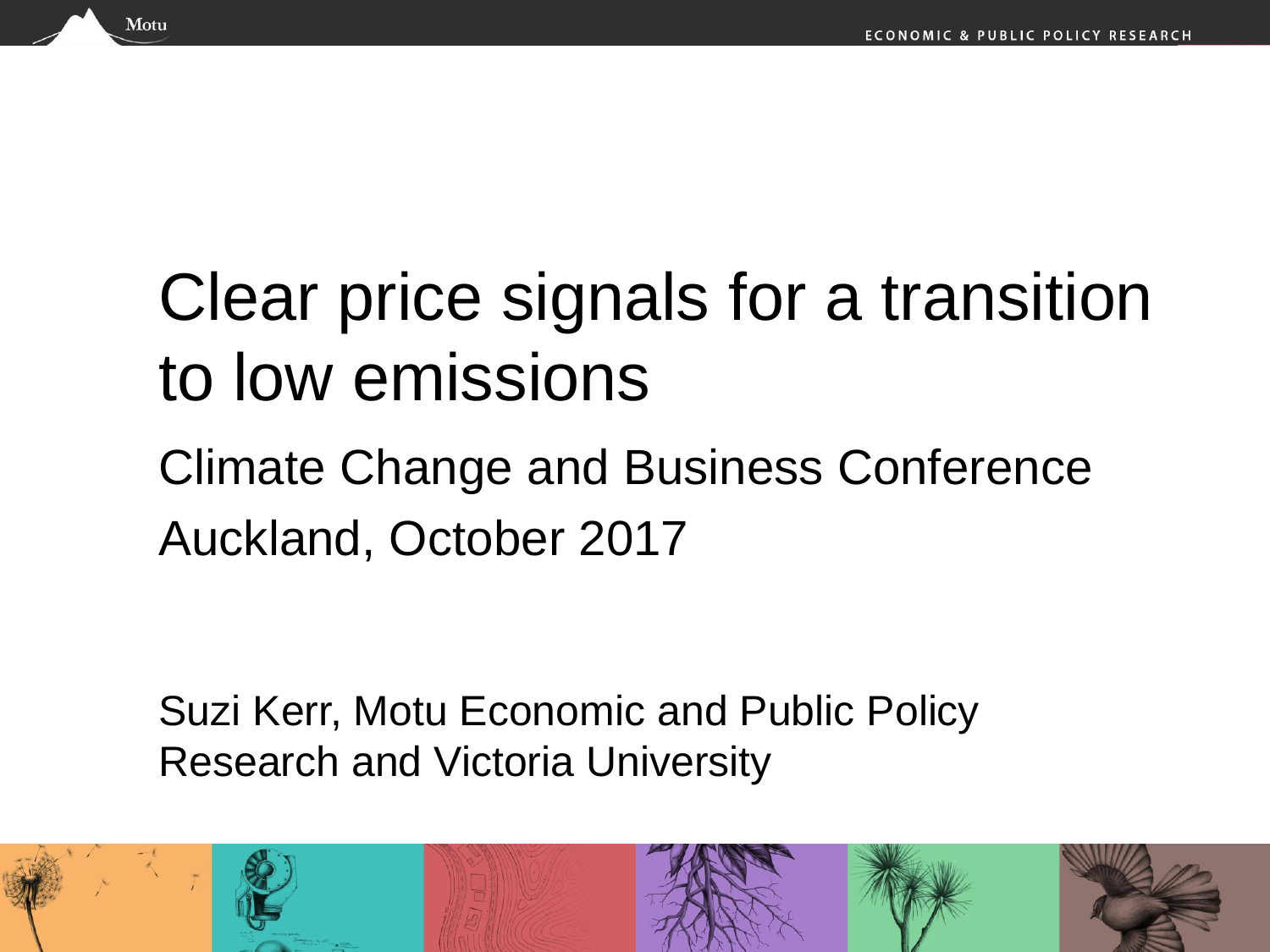ETS linking is risky – especially for the small Uncertainty on unit supply and price has hindered low-emission investment

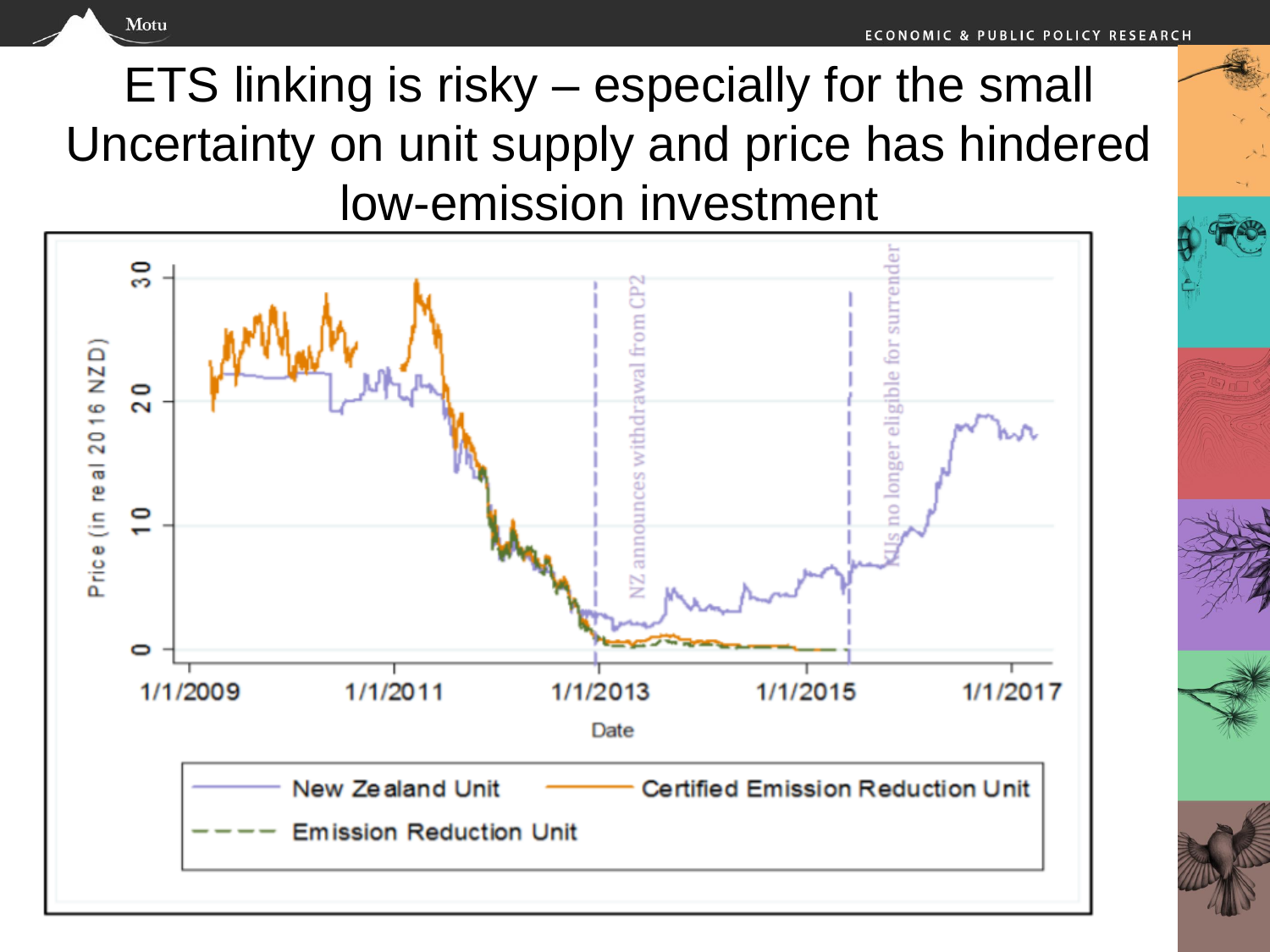### **Context**

Motu

Emissions pricing enables low-emission investments and activities to compete

The Paris Agreement creates a new context for both domestic action and global carbon markets

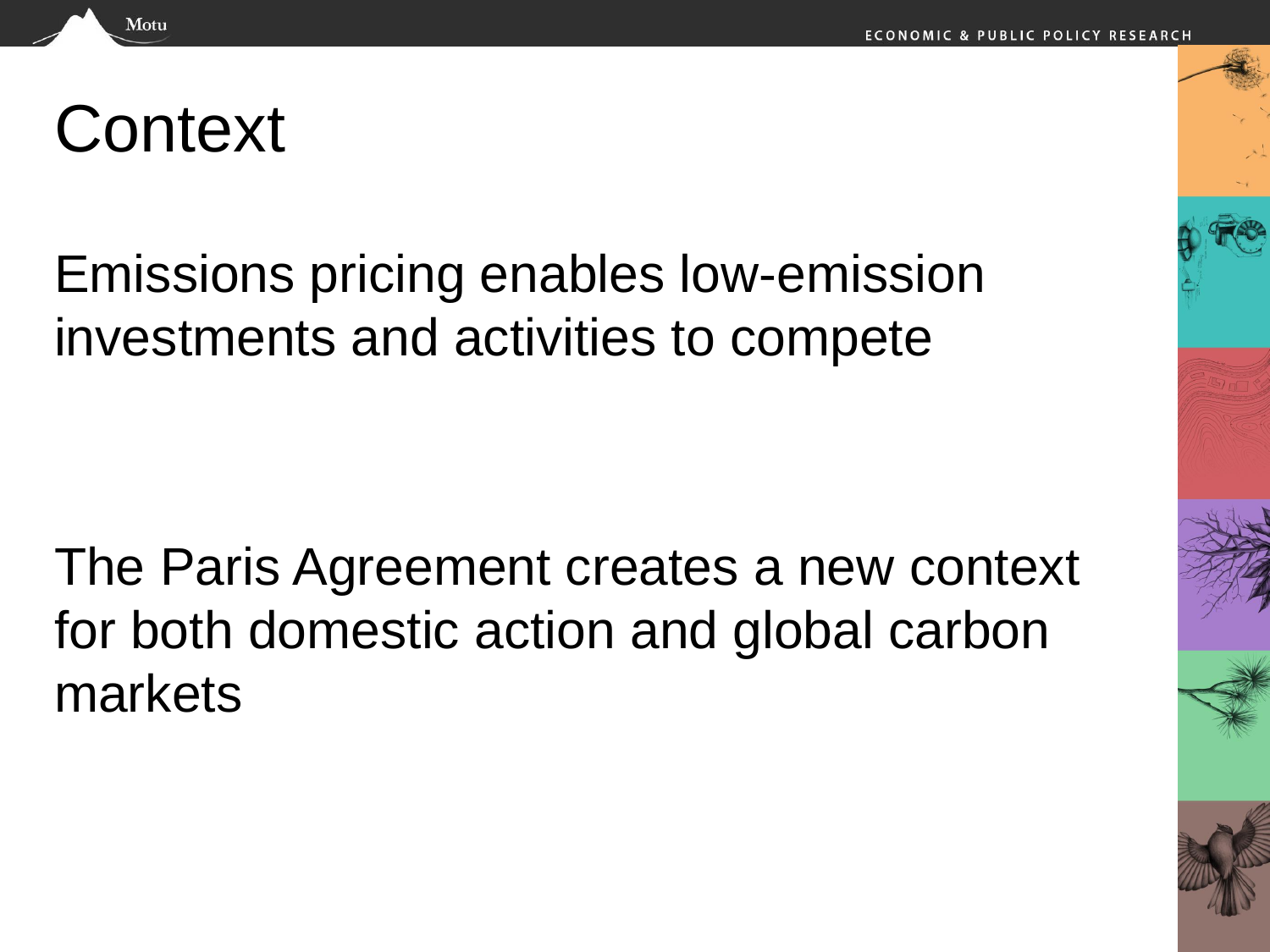# What is an efficient emissions path for NZ?

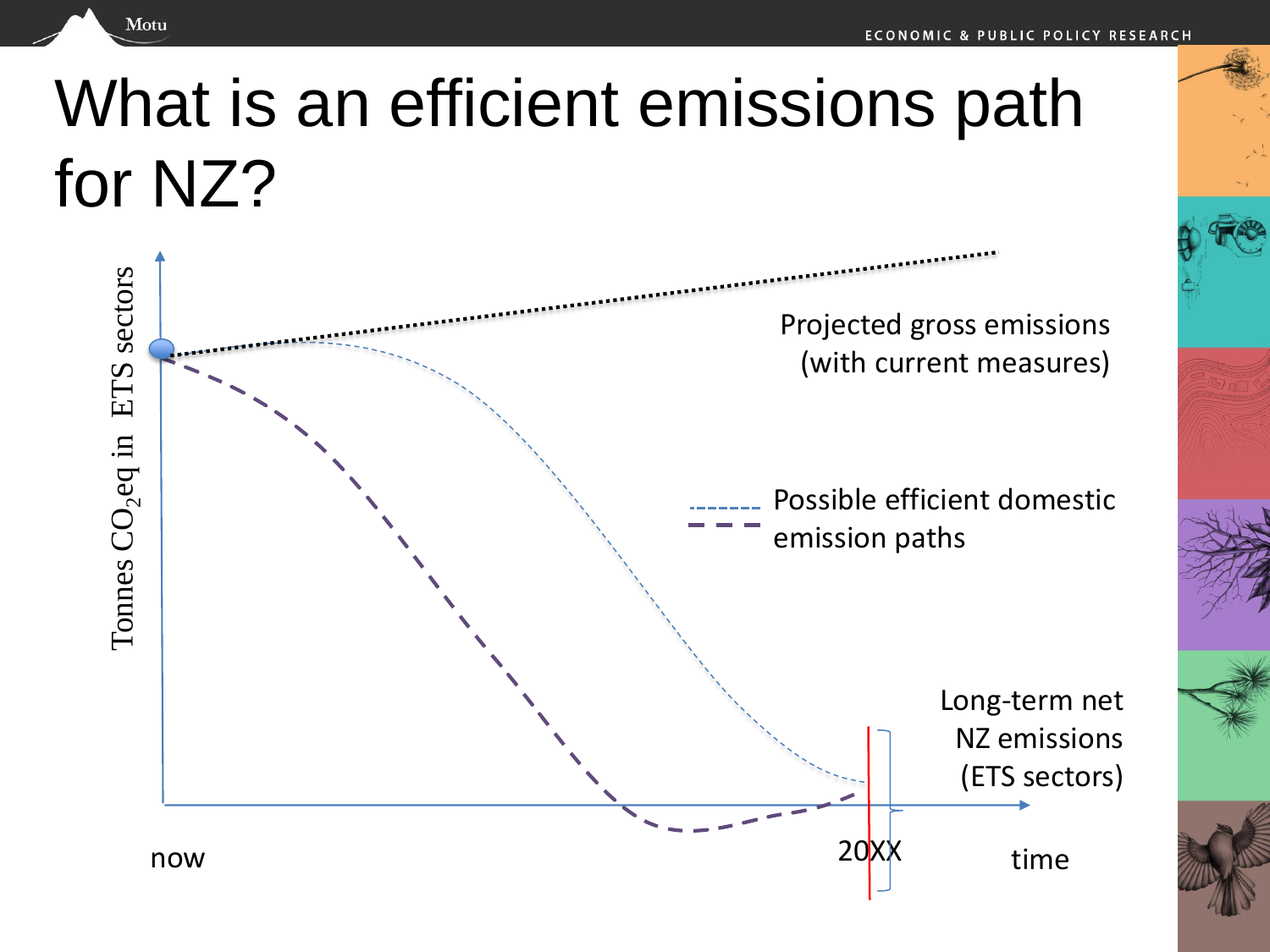## Align the Cap with targets

#### Not drawn to scale

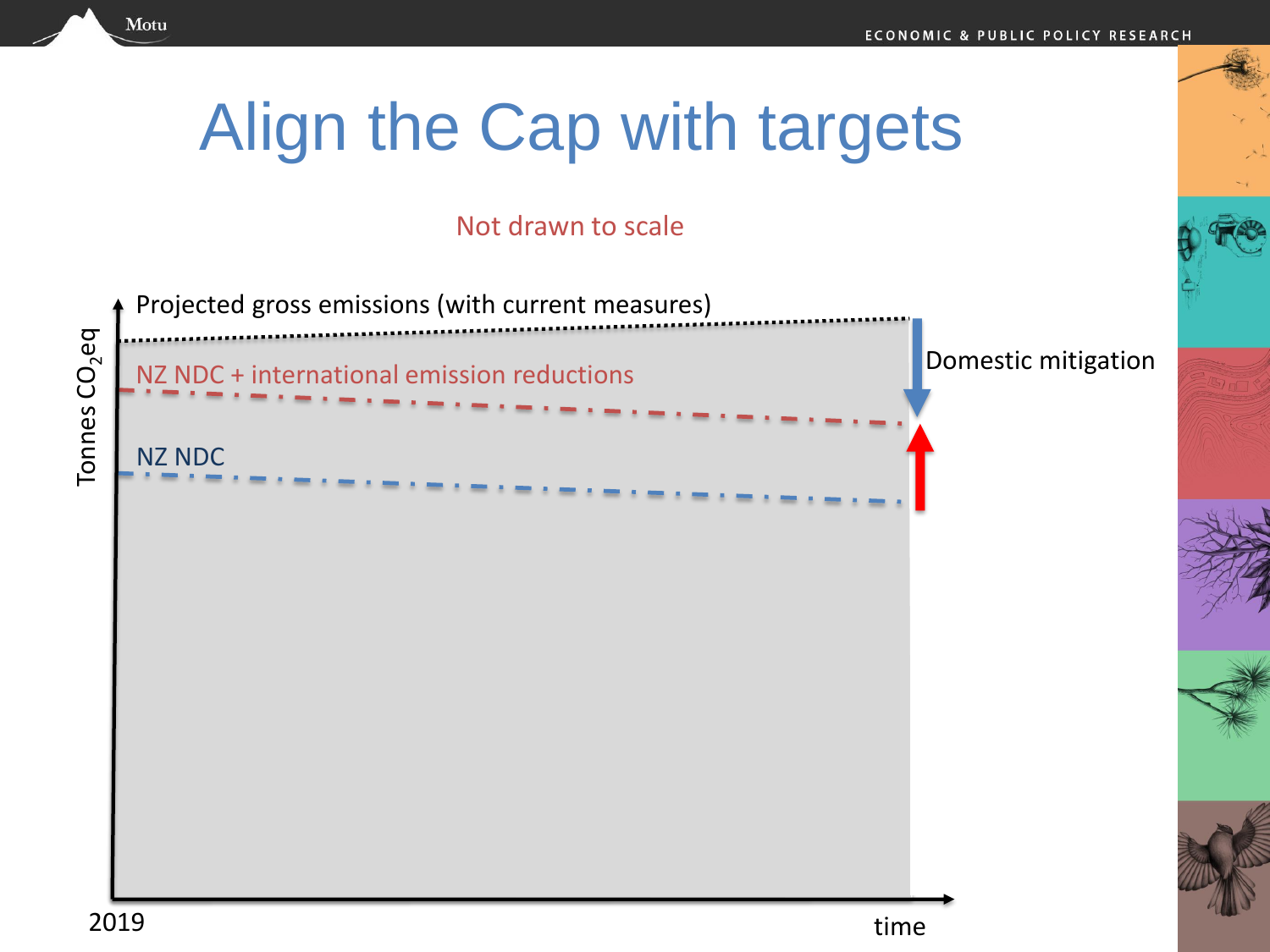## International emission reductions

- 1. We need them and they are part of our global contribution
- 2. We can't buy them from the UN mechanism or through ETS linkage  $-$  yet  $-$  and may not want to even if we can
- 3. Government should control the amount of international emission reductions; unlimited linkage implies
	- loss of control of price; and

- loss of control over domestic decarbonisation
- 4. Conclusion: Purchasing should be led by government (the only option now), and any future purchase-and-surrender by ETS participants should be limited and not affect total supply





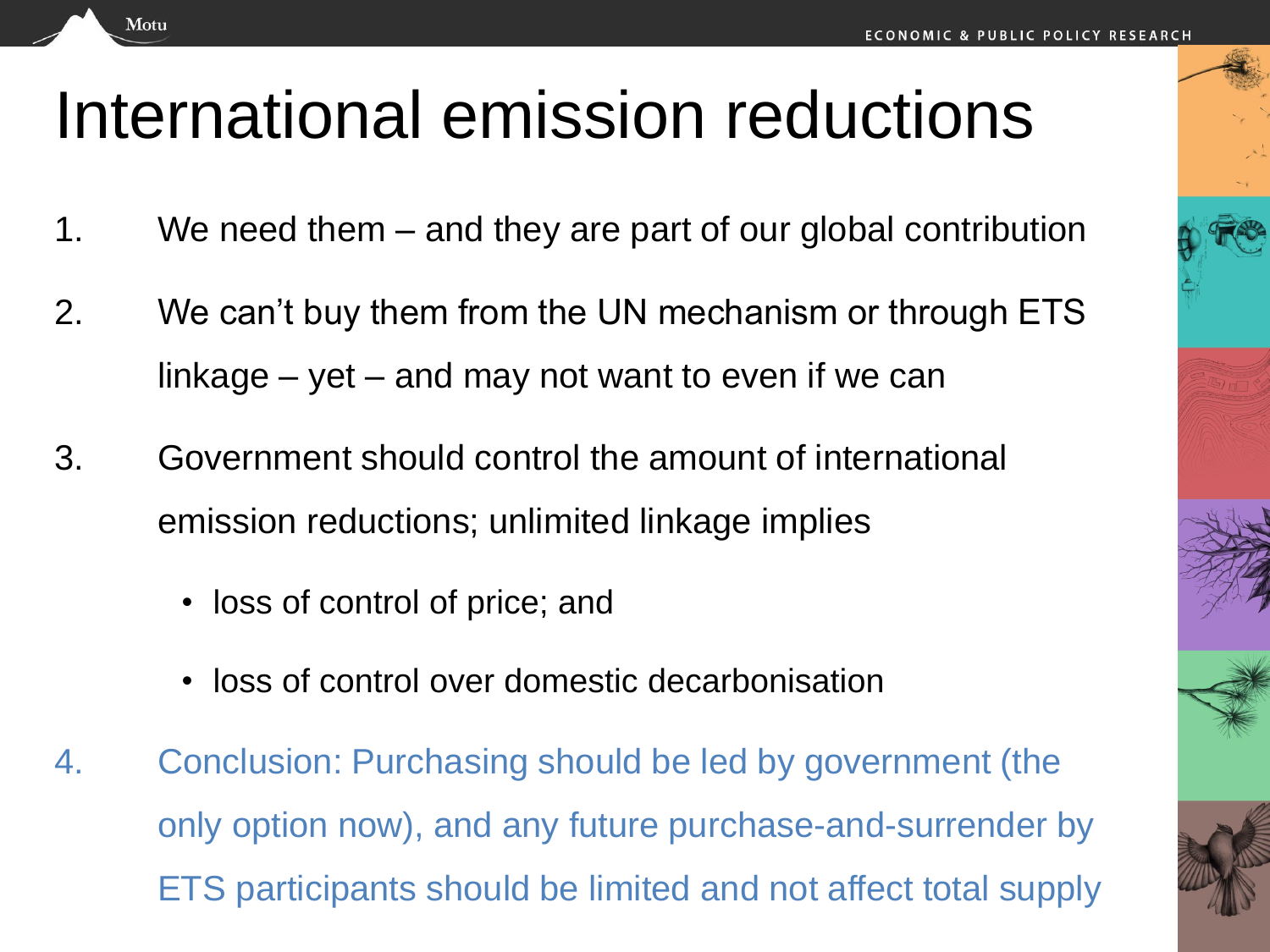# 'Climate Teams' – working together to accelerate others' low emission transitions



Vlotu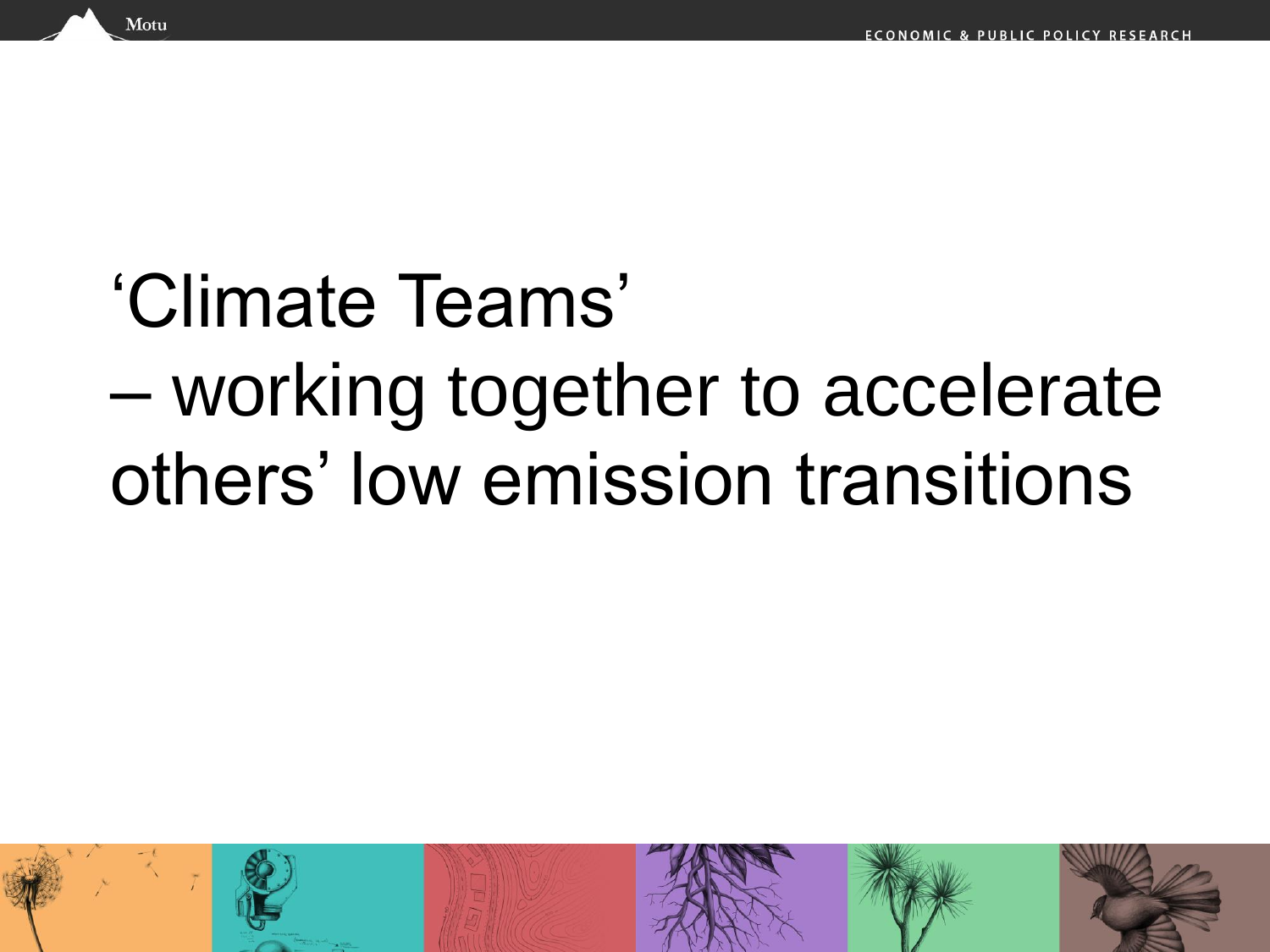### Climate team model



- 1. Beyond credible Nationally Determined **Contributions**
- 2. Large Scale additional and no leakage

time

3. Choose our own team members

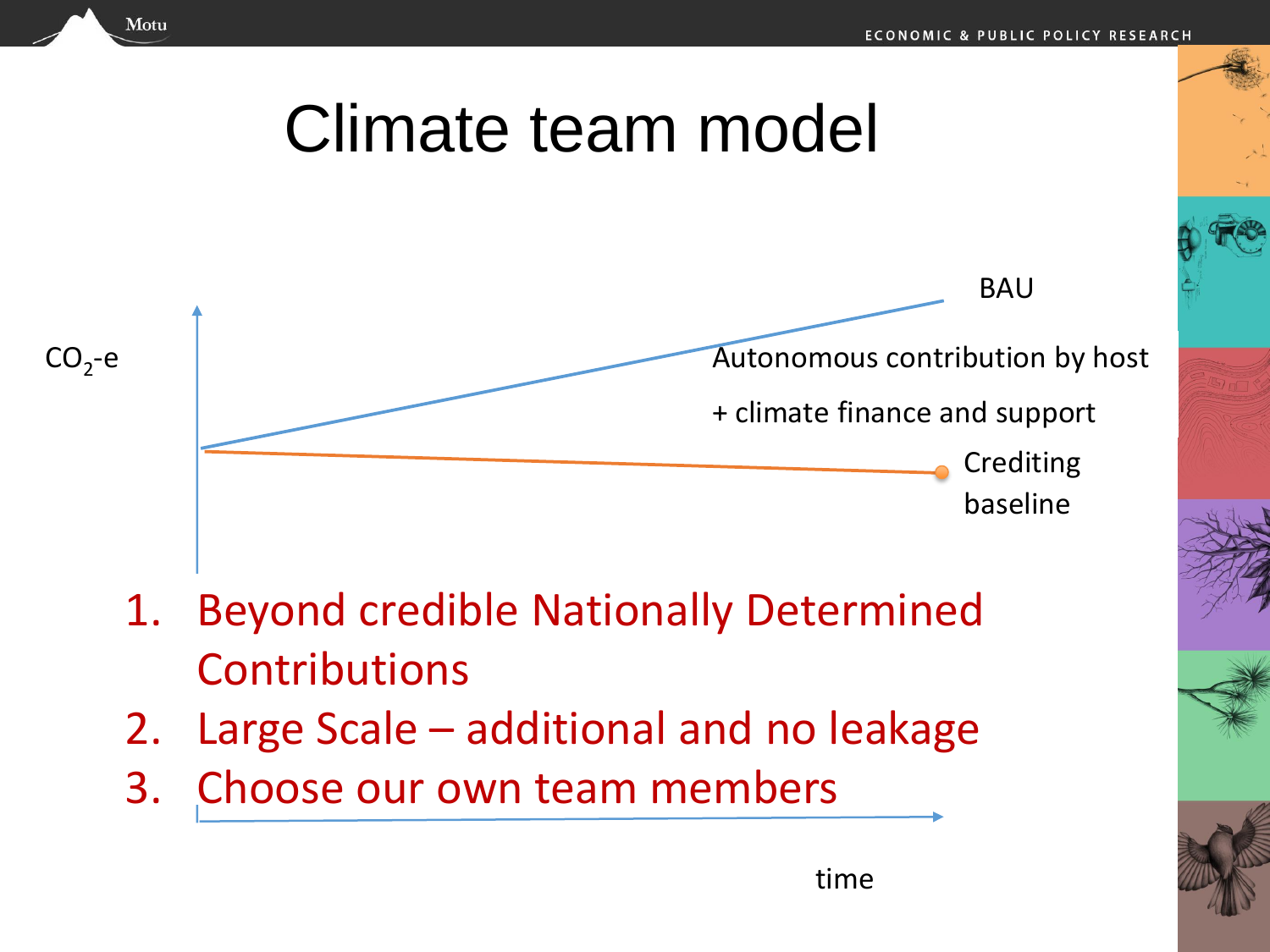### Climate team model



time

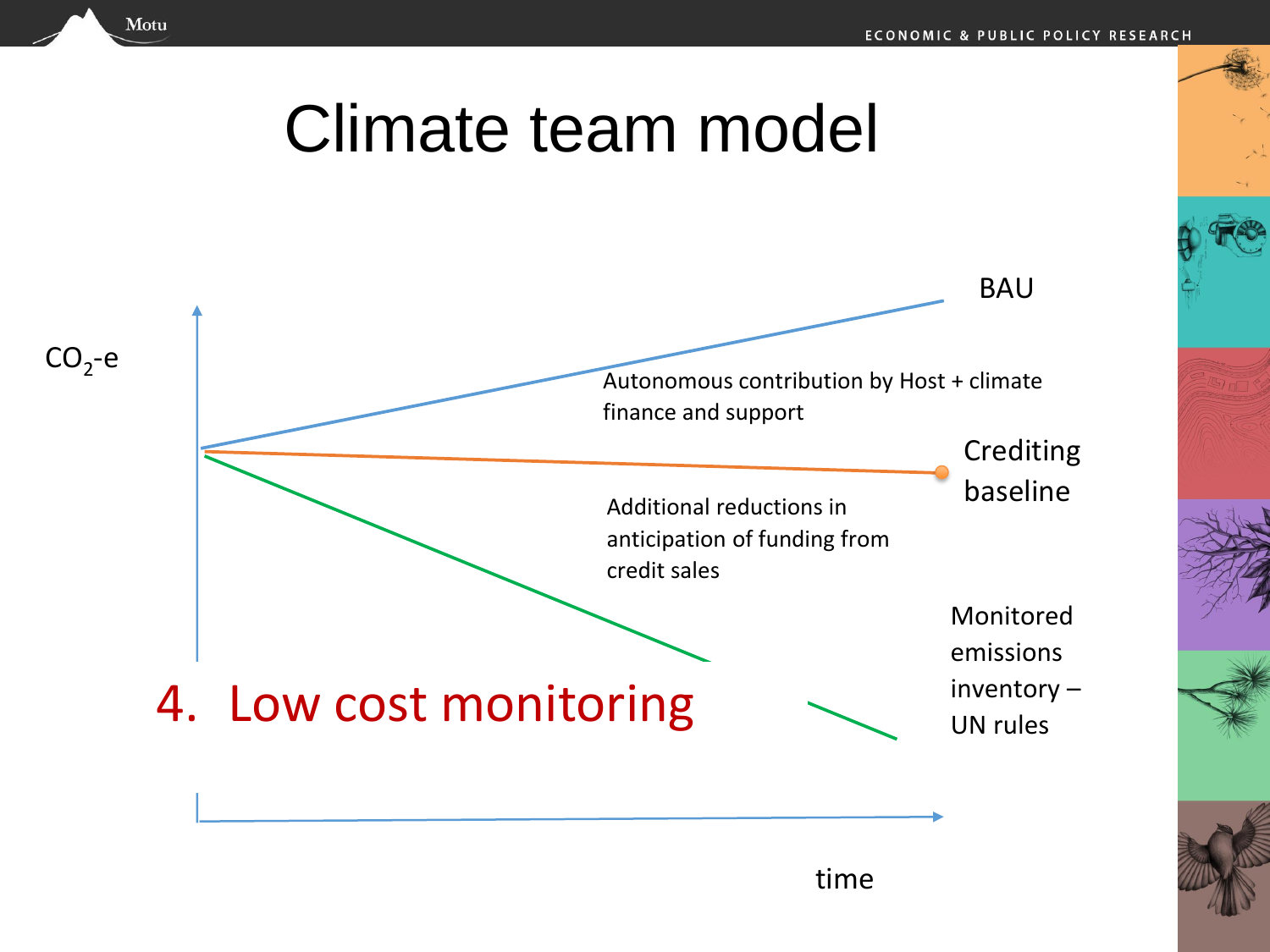### Climate team model



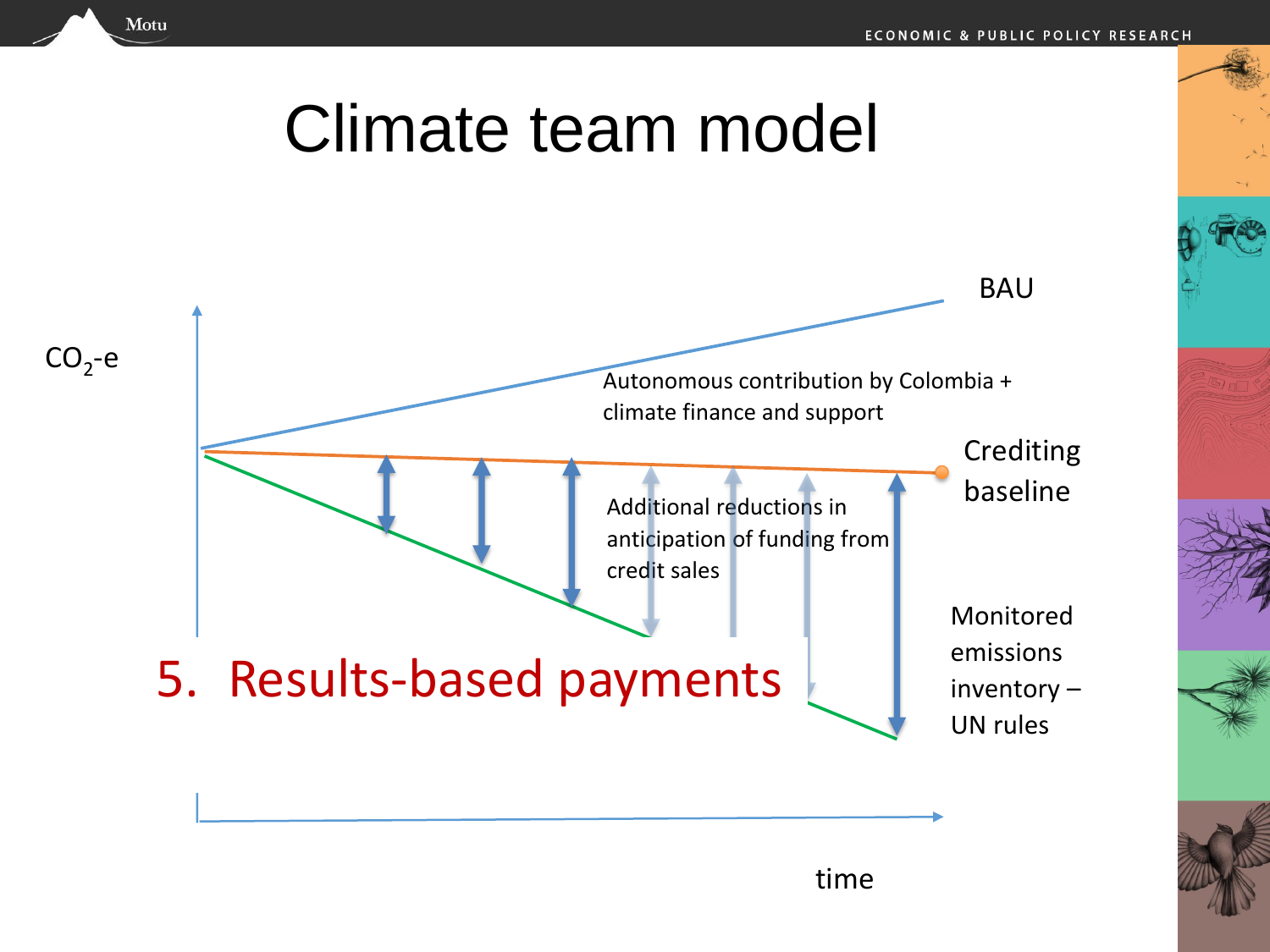## Climate team

Motu

- 1. Agree on a crediting baseline at least as ambitious as NDC
- 2. Use 'climate finance' strategically to help host country reach NDC
- 3. Agree on a minimum credit price to protect the host The investor is required to pay at least this amount
- 4. Agree on a maximum credit price to protect the investor against high international prices

The host may not sell to others unless the investor agrees

- 5. Agree on a level of funding committed in advance by the investor Once this is spent on credits, the contract ends
- 6. Complement contract with aligned finance and expertise

#### Aligns incentives of all with low emissions transition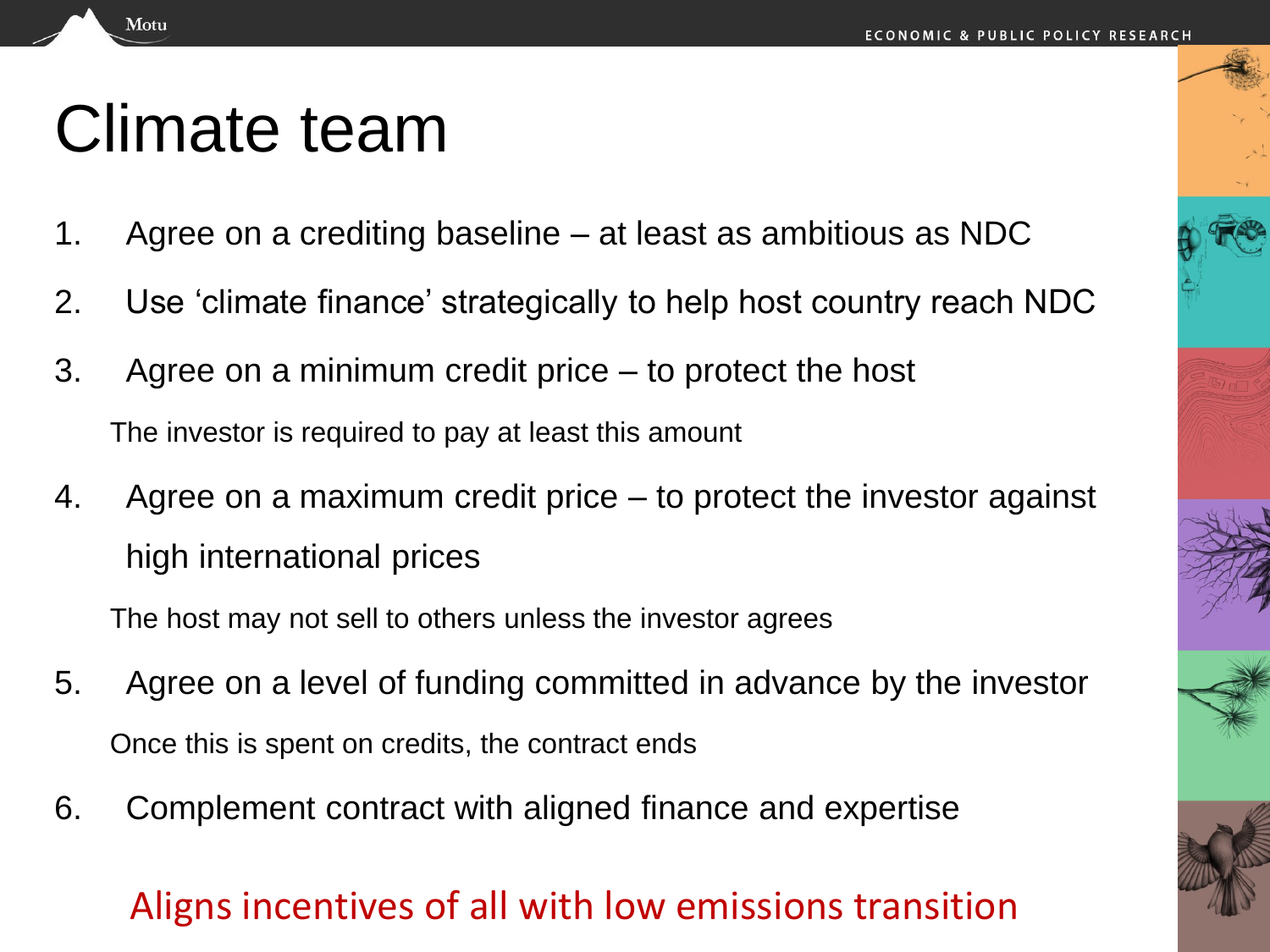# Managing supply and prices

Environmental effectiveness

Domestic decarbonisation Global contribution

Policy and price predictability

Efficient and cost-effective transition Balance between certainty and flexibility

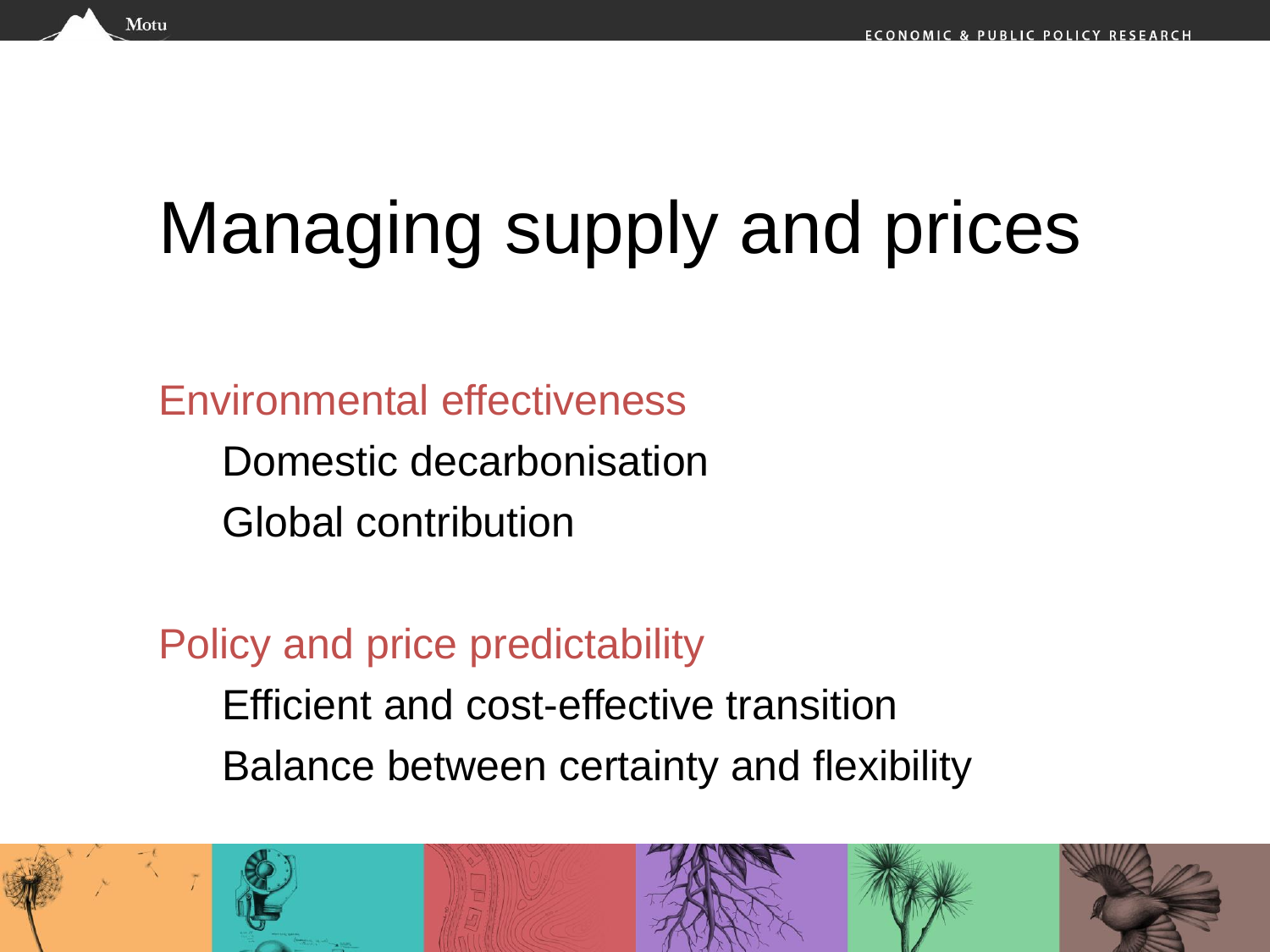## Align the Cap with targets

#### Not drawn to scale

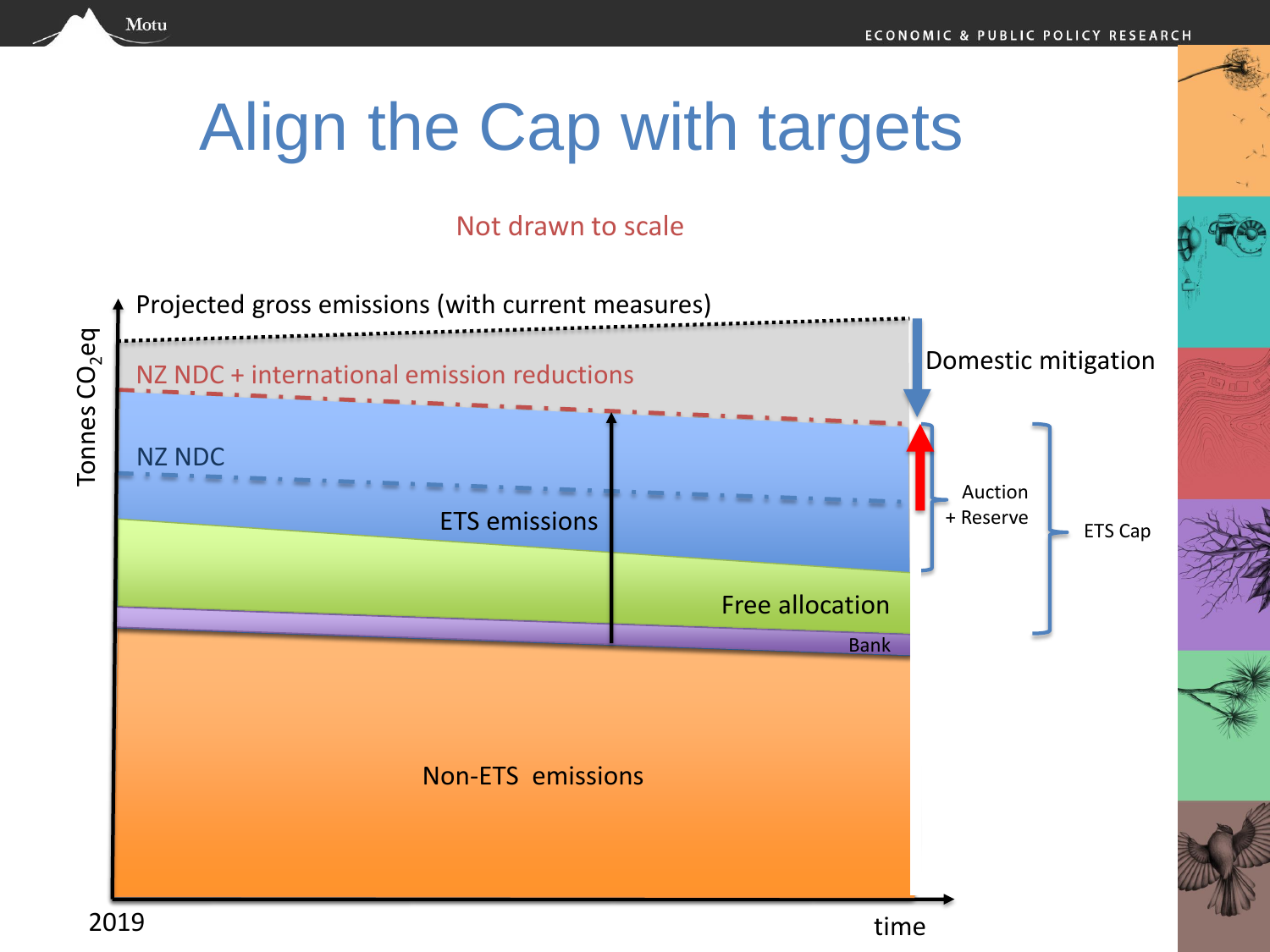## Core proposal

- 1. The **NZUs** enter the market through auctioning, free allocation, removals, and banking
- 2. Government manages ETS supply through an annual **Cap**  on auctioning and free allocation with a **Unit Reserve**
- 3. The market sets the price with **Price Band** safeguards, managed through the Unit Reserve
- 4. The Cap and Price Band are set in advance for 5 years, extended by 1 year each year, and guided by 10-year **Cap and Price Band Trajectories**; review is triggered when the Unit Reserve nears depletion or by a *force majeure*  event
- 5. An **independent body** provides advice to government on ETS supply and price